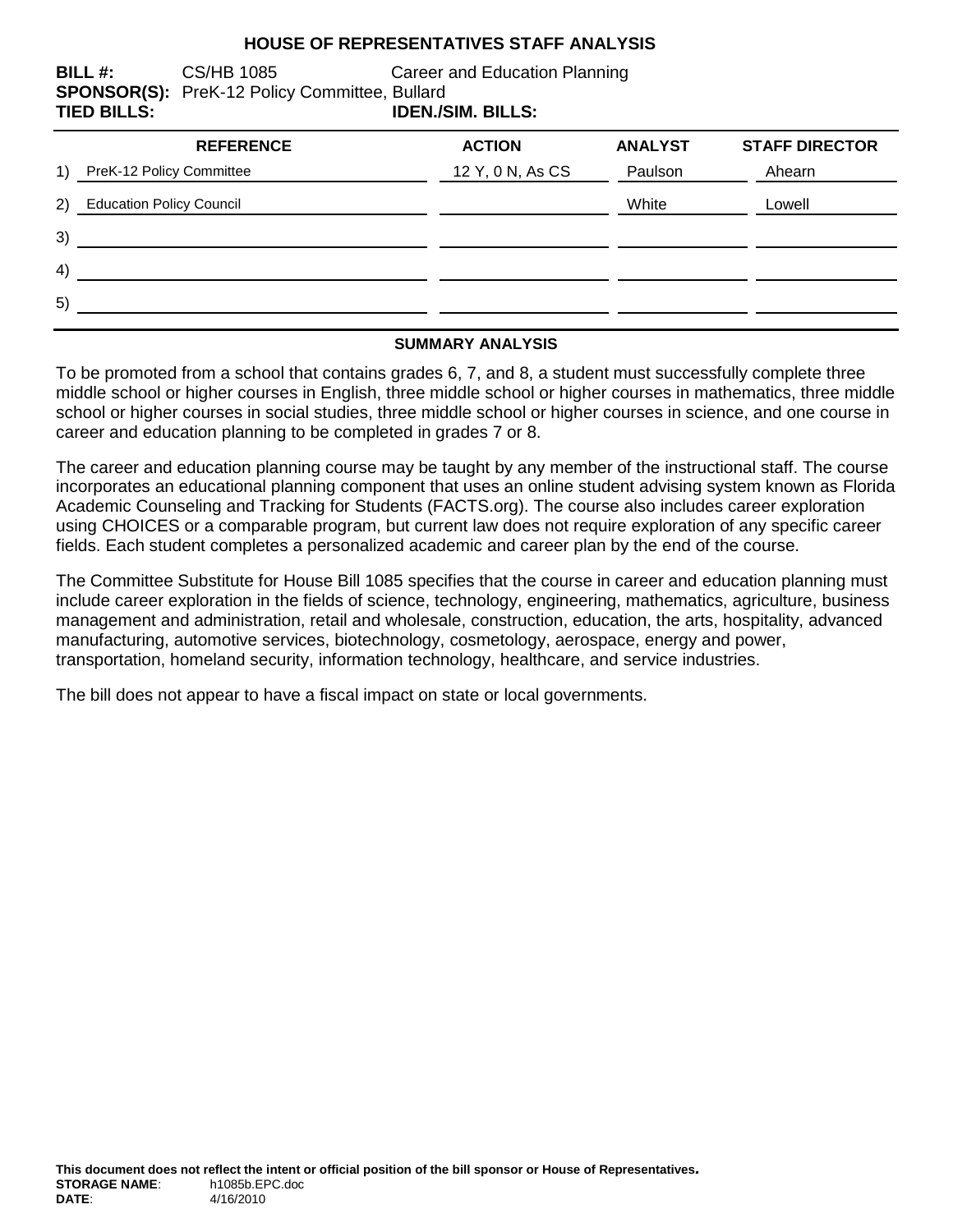# **HOUSE PRINCIPLES**

Members are encouraged to evaluate proposed legislation in light of the following guiding principles of the House of Representatives

- Balance the state budget.  $\bullet$
- Create a legal and regulatory environment that fosters economic growth and job creation.
- Lower the tax burden on families and businesses.
- Reverse or restrain the growth of government.
- Promote public safety.
- Promote educational accountability, excellence, and choice.
- Foster respect for the family and for innocent human life.
- Protect Florida's natural beauty.

### **FULL ANALYSIS**

## **I. SUBSTANTIVE ANALYSIS**

#### A. EFFECT OF PROPOSED CHANGES:

#### **Present Situation**

To be promoted from a school that contains grades 6, 7, and 8, a student must successfully complete three middle school or higher courses in English, three middle school or higher courses in mathematics, three middle school or higher courses in social studies, three middle school or higher courses in science, and one course in career and education planning to be completed in grades 7 or 8.<sup>1</sup>

The career and education planning course may be taught by any member of the instructional staff. The course incorporates an educational planning component that uses an online student advising system known as Florida Academic Counseling and Tracking for Students (FACTS.org). The course also includes career exploration using CHOICES or a comparable program, but current law does not require exploration of any specific career fields. Each student completes a personalized academic and career plan by the end of the course. $2$ 

The Department of Education (DOE) recommends using the CHOICES Explorer and Career Futures programs for the career exploration component of the course. School districts may purchase the CHOICES Explorer and Career Futures from the DOE.<sup>3</sup>

CHOICES Explorer is an online education and career exploration system that provides extensive libraries of education, career, and recreation articles. The site provides career profiles, post-secondary program descriptions, career videos, and other career exploration resources. Students can research individual academic subjects or take the Career Finder or Major Finder assessments to determine

[http://www.fldoe.org/APlusPlus/FAQ\\_MS.asp](http://www.fldoe.org/APlusPlus/FAQ_MS.asp) (last visited March 11, 2010).

 $^1$  s. 1003.4156(1)(a), F.S.

<sup>2</sup> s. 1003.4156(1)(a)5., F.S.

<sup>3</sup> Florida Department of Education, *Middle School Reform - Frequently Asked Questions*,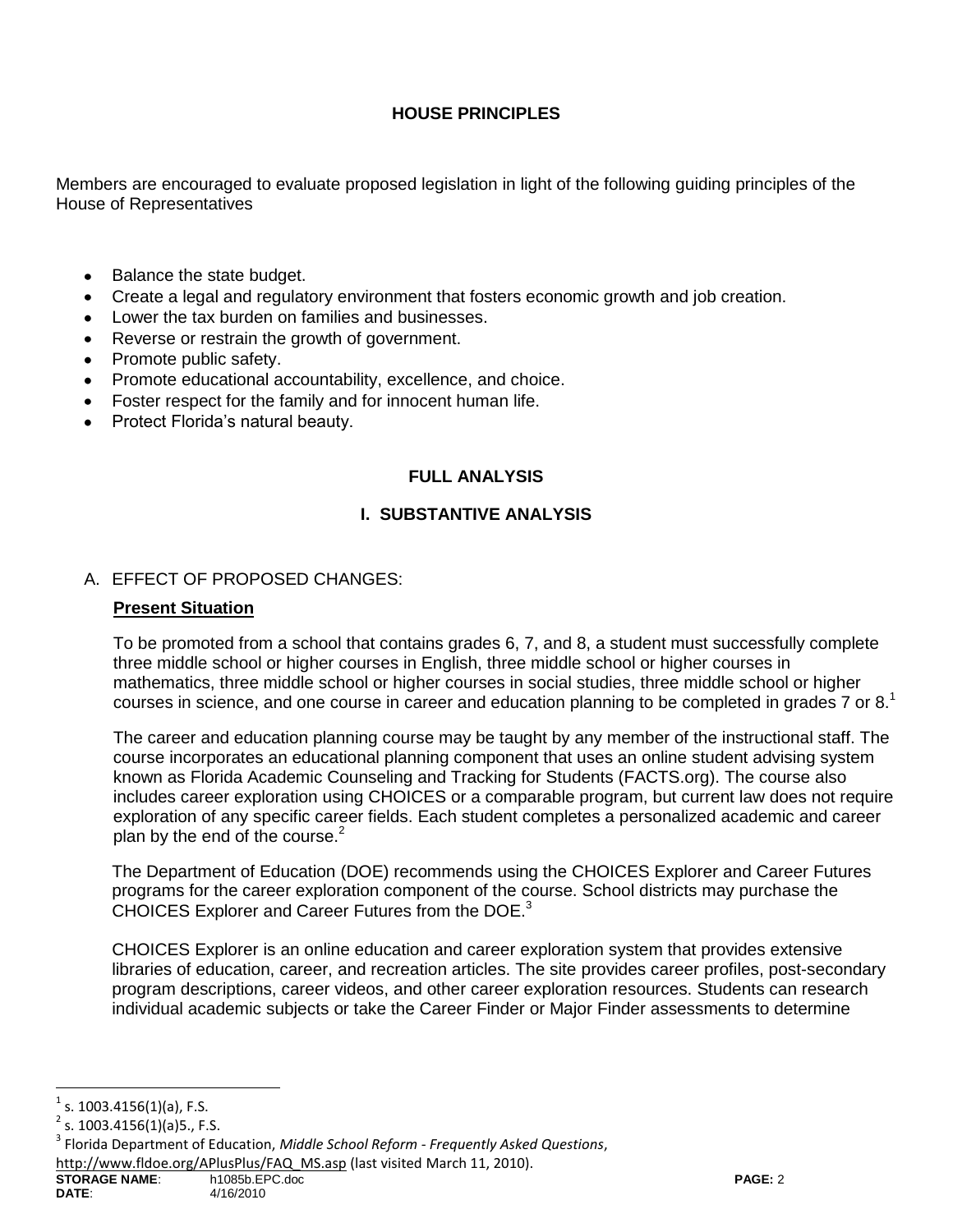which academic, career, and majors interest them. Students can also combine their assessment results and career goals with the personalized education plan in FACTS.org.<sup>4</sup>

Career Futures is career exploration and planning software available on CD-ROM that provides students with access to information on more than 650 occupations. It is designed to develop a student's self-awareness and career exploration skills. Career Futures employs hands-on activities that demonstrate how interests, education, earnings, and skills relate to the workplace. $5$ 

### **Effect of Proposed Changes**

The Committee Substitute for House Bill 1085 specifies that the course in career and education planning must include career exploration in the fields of science, technology, engineering, mathematics, agriculture, business management and administration, retail and wholesale, construction, education, the arts, hospitality, advanced manufacturing, automotive services, biotechnology, cosmetology, aerospace, energy and power, transportation, homeland security, information technology, healthcare, and service industries.

By requiring career exploration in these specific fields, the bill will provide students with broader exposure to a wide range of career possibilities.

### B. SECTION DIRECTORY:

**Section 1:** Amends s. 1003.4156, F.S., relating to general requirements for middle grades promotion.

**Section 2:** Provides an effective date of July 1, 2010.

# **II. FISCAL ANALYSIS & ECONOMIC IMPACT STATEMENT**

# A. FISCAL IMPACT ON STATE GOVERNMENT:

1. Revenues:

The bill does not appear to have a fiscal impact on state government revenues.

2. Expenditures:

The bill does not appear to have a fiscal impact on state government expenditures.

- B. FISCAL IMPACT ON LOCAL GOVERNMENTS:
	- 1. Revenues:

The bill does not appear to have a fiscal impact on local government revenues.

2. Expenditures:

The bill does not appear to have a fiscal impact on local government expenditures.

C. DIRECT ECONOMIC IMPACT ON PRIVATE SECTOR:

None.

D. FISCAL COMMENTS:

None.